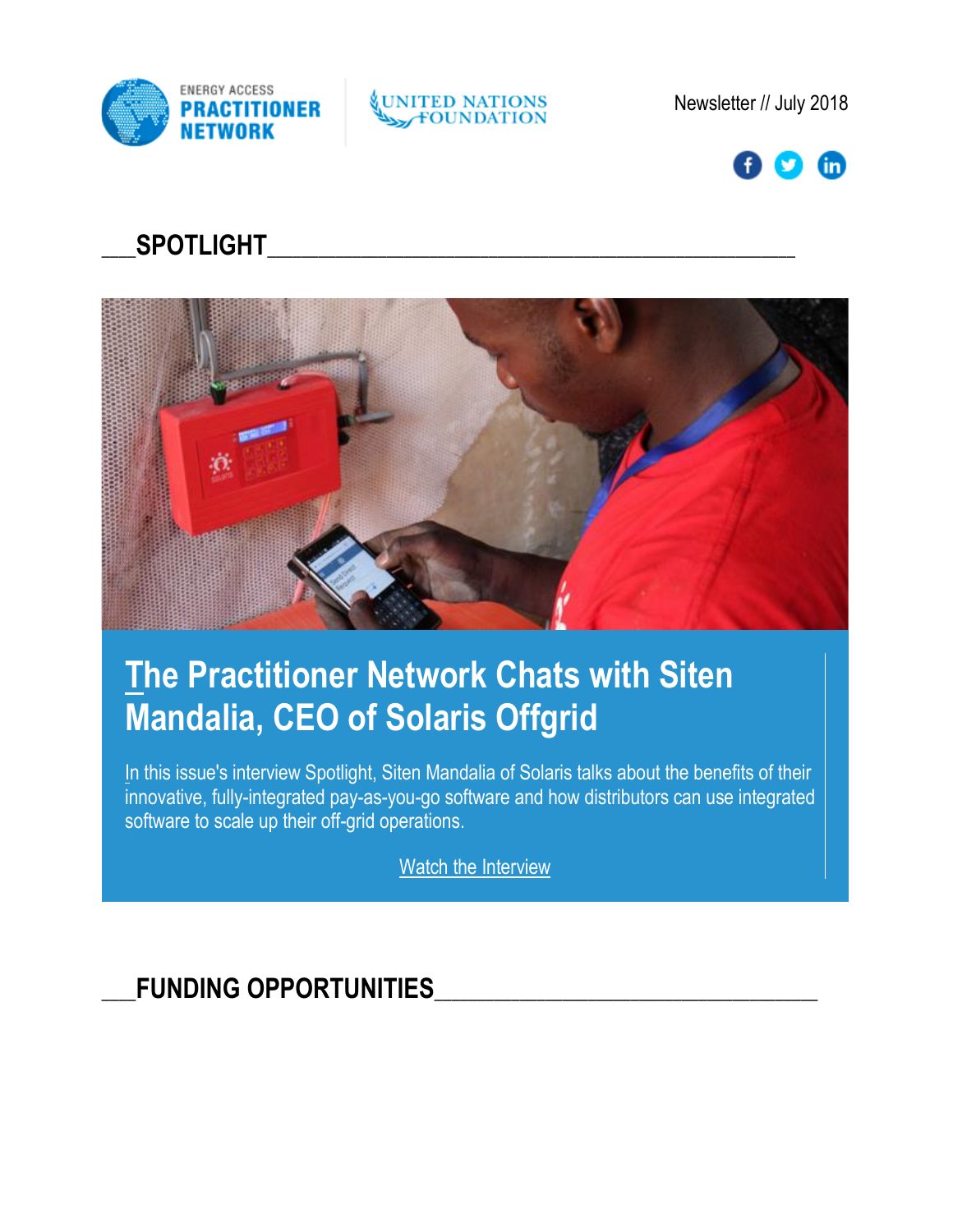#### **Energy Access Booster: Call for Projects DEADLINE: JULY 29**

[Total, ENEA Consulting, SEforALL, and Acumen have launched the "Energy Access Booster"](https://click.everyaction.com/k/1747315/9257083/-1616024992?nvep=ew0KICAiVGVuYW50VXJpIjogIm5ncHZhbjovL3Zhbi9VTkYvVU5GLzEvNjA4MDYiLA0KICAiRGlzdHJpYnV0aW9uVW5pcXVlSWQiOiAiZDUwOWIzYmEtYTc5MS1lODExLTgwYzItMDAwZDNhMTJiYmIxIiwNCiAgIkVtYWlsQWRkcmVzcyI6ICJLZmFybWVyQHVuZm91bmRhdGlvbi5vcmciDQp9&hmac=K2d8-TMaB7KpAvVioDujUSLBDmQxj_6SYgGQ8ZiJjGU=)  – [an accelerator program designed for development-stage energy access projects focusing on](https://click.everyaction.com/k/1747315/9257083/-1616024992?nvep=ew0KICAiVGVuYW50VXJpIjogIm5ncHZhbjovL3Zhbi9VTkYvVU5GLzEvNjA4MDYiLA0KICAiRGlzdHJpYnV0aW9uVW5pcXVlSWQiOiAiZDUwOWIzYmEtYTc5MS1lODExLTgwYzItMDAwZDNhMTJiYmIxIiwNCiAgIkVtYWlsQWRkcmVzcyI6ICJLZmFybWVyQHVuZm91bmRhdGlvbi5vcmciDQp9&hmac=K2d8-TMaB7KpAvVioDujUSLBDmQxj_6SYgGQ8ZiJjGU=)  [green mini-grids, sustainable mobility, refrigeration, and energy for water and agriculture in](https://click.everyaction.com/k/1747315/9257083/-1616024992?nvep=ew0KICAiVGVuYW50VXJpIjogIm5ncHZhbjovL3Zhbi9VTkYvVU5GLzEvNjA4MDYiLA0KICAiRGlzdHJpYnV0aW9uVW5pcXVlSWQiOiAiZDUwOWIzYmEtYTc5MS1lODExLTgwYzItMDAwZDNhMTJiYmIxIiwNCiAgIkVtYWlsQWRkcmVzcyI6ICJLZmFybWVyQHVuZm91bmRhdGlvbi5vcmciDQp9&hmac=K2d8-TMaB7KpAvVioDujUSLBDmQxj_6SYgGQ8ZiJjGU=)  [Africa.](https://click.everyaction.com/k/1747315/9257083/-1616024992?nvep=ew0KICAiVGVuYW50VXJpIjogIm5ncHZhbjovL3Zhbi9VTkYvVU5GLzEvNjA4MDYiLA0KICAiRGlzdHJpYnV0aW9uVW5pcXVlSWQiOiAiZDUwOWIzYmEtYTc5MS1lODExLTgwYzItMDAwZDNhMTJiYmIxIiwNCiAgIkVtYWlsQWRkcmVzcyI6ICJLZmFybWVyQHVuZm91bmRhdGlvbi5vcmciDQp9&hmac=K2d8-TMaB7KpAvVioDujUSLBDmQxj_6SYgGQ8ZiJjGU=) 

#### **Zayed Sustainability Prize DEADLINE: AUGUST 9**

[The Zayed Sustainability Prize is granted annually and celebrates achievements that are](https://click.everyaction.com/k/1747316/9257084/802500918?nvep=ew0KICAiVGVuYW50VXJpIjogIm5ncHZhbjovL3Zhbi9VTkYvVU5GLzEvNjA4MDYiLA0KICAiRGlzdHJpYnV0aW9uVW5pcXVlSWQiOiAiZDUwOWIzYmEtYTc5MS1lODExLTgwYzItMDAwZDNhMTJiYmIxIiwNCiAgIkVtYWlsQWRkcmVzcyI6ICJLZmFybWVyQHVuZm91bmRhdGlvbi5vcmciDQp9&hmac=K2d8-TMaB7KpAvVioDujUSLBDmQxj_6SYgGQ8ZiJjGU=)  [driving impact, innovation, and inspiration across five distinct](https://click.everyaction.com/k/1747316/9257084/802500918?nvep=ew0KICAiVGVuYW50VXJpIjogIm5ncHZhbjovL3Zhbi9VTkYvVU5GLzEvNjA4MDYiLA0KICAiRGlzdHJpYnV0aW9uVW5pcXVlSWQiOiAiZDUwOWIzYmEtYTc5MS1lODExLTgwYzItMDAwZDNhMTJiYmIxIiwNCiAgIkVtYWlsQWRkcmVzcyI6ICJLZmFybWVyQHVuZm91bmRhdGlvbi5vcmciDQp9&hmac=K2d8-TMaB7KpAvVioDujUSLBDmQxj_6SYgGQ8ZiJjGU=) categories including energy. To [join a growing community of sustainable solution innovators, submit your entry today.](https://click.everyaction.com/k/1747316/9257084/802500918?nvep=ew0KICAiVGVuYW50VXJpIjogIm5ncHZhbjovL3Zhbi9VTkYvVU5GLzEvNjA4MDYiLA0KICAiRGlzdHJpYnV0aW9uVW5pcXVlSWQiOiAiZDUwOWIzYmEtYTc5MS1lODExLTgwYzItMDAwZDNhMTJiYmIxIiwNCiAgIkVtYWlsQWRkcmVzcyI6ICJLZmFybWVyQHVuZm91bmRhdGlvbi5vcmciDQp9&hmac=K2d8-TMaB7KpAvVioDujUSLBDmQxj_6SYgGQ8ZiJjGU=) 

#### **Empower a Billion Lives Competition DEADLINE: AUGUST 31**

[The Empower a Billion Lives competition challenges teams to develop scalable solutions that](https://click.everyaction.com/k/1747317/9257085/-644569183?nvep=ew0KICAiVGVuYW50VXJpIjogIm5ncHZhbjovL3Zhbi9VTkYvVU5GLzEvNjA4MDYiLA0KICAiRGlzdHJpYnV0aW9uVW5pcXVlSWQiOiAiZDUwOWIzYmEtYTc5MS1lODExLTgwYzItMDAwZDNhMTJiYmIxIiwNCiAgIkVtYWlsQWRkcmVzcyI6ICJLZmFybWVyQHVuZm91bmRhdGlvbi5vcmciDQp9&hmac=K2d8-TMaB7KpAvVioDujUSLBDmQxj_6SYgGQ8ZiJjGU=)  [address global energy poverty. The competition has four tracks, arranged by the type of](https://click.everyaction.com/k/1747317/9257085/-644569183?nvep=ew0KICAiVGVuYW50VXJpIjogIm5ncHZhbjovL3Zhbi9VTkYvVU5GLzEvNjA4MDYiLA0KICAiRGlzdHJpYnV0aW9uVW5pcXVlSWQiOiAiZDUwOWIzYmEtYTc5MS1lODExLTgwYzItMDAwZDNhMTJiYmIxIiwNCiAgIkVtYWlsQWRkcmVzcyI6ICJLZmFybWVyQHVuZm91bmRhdGlvbi5vcmciDQp9&hmac=K2d8-TMaB7KpAvVioDujUSLBDmQxj_6SYgGQ8ZiJjGU=)  [model and the development stage of the solution. The max prize is \\$1M.](https://click.everyaction.com/k/1747317/9257085/-644569183?nvep=ew0KICAiVGVuYW50VXJpIjogIm5ncHZhbjovL3Zhbi9VTkYvVU5GLzEvNjA4MDYiLA0KICAiRGlzdHJpYnV0aW9uVW5pcXVlSWQiOiAiZDUwOWIzYmEtYTc5MS1lODExLTgwYzItMDAwZDNhMTJiYmIxIiwNCiAgIkVtYWlsQWRkcmVzcyI6ICJLZmFybWVyQHVuZm91bmRhdGlvbi5vcmciDQp9&hmac=K2d8-TMaB7KpAvVioDujUSLBDmQxj_6SYgGQ8ZiJjGU=)

## \_\_\_\_**MEMBER HIGHLIGHTS**\_\_\_\_\_\_\_\_\_\_\_\_\_\_\_\_\_\_\_\_\_\_\_\_\_\_\_\_\_\_\_\_\_\_\_\_\_\_\_\_\_\_\_\_\_\_\_\_\_\_

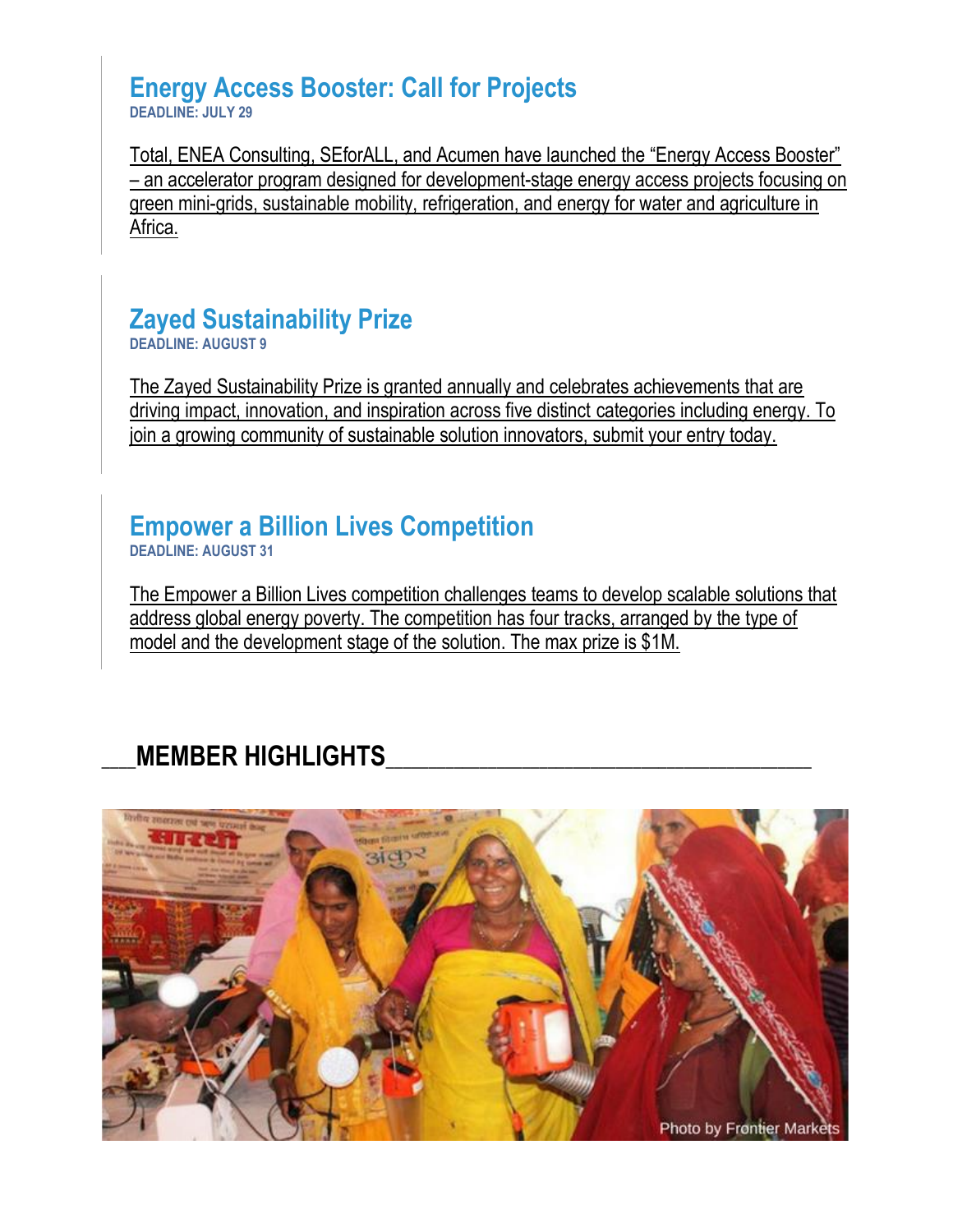# **[Of](https://click.everyaction.com/k/1747319/9257087/267371951?nvep=ew0KICAiVGVuYW50VXJpIjogIm5ncHZhbjovL3Zhbi9VTkYvVU5GLzEvNjA4MDYiLA0KICAiRGlzdHJpYnV0aW9uVW5pcXVlSWQiOiAiZDUwOWIzYmEtYTc5MS1lODExLTgwYzItMDAwZDNhMTJiYmIxIiwNCiAgIkVtYWlsQWRkcmVzcyI6ICJLZmFybWVyQHVuZm91bmRhdGlvbi5vcmciDQp9&hmac=K2d8-TMaB7KpAvVioDujUSLBDmQxj_6SYgGQ8ZiJjGU=)f-grid solar company Frontier Markets leads woman-powered solar expansion in India**

[Off-grid solar company Frontier Markets leads woman-powered solar expansion in India](https://click.everyaction.com/k/1747320/9257088/267371951?nvep=ew0KICAiVGVuYW50VXJpIjogIm5ncHZhbjovL3Zhbi9VTkYvVU5GLzEvNjA4MDYiLA0KICAiRGlzdHJpYnV0aW9uVW5pcXVlSWQiOiAiZDUwOWIzYmEtYTc5MS1lODExLTgwYzItMDAwZDNhMTJiYmIxIiwNCiAgIkVtYWlsQWRkcmVzcyI6ICJLZmFybWVyQHVuZm91bmRhdGlvbi5vcmciDQp9&hmac=K2d8-TMaB7KpAvVioDujUSLBDmQxj_6SYgGQ8ZiJjGU=)  [Description \(Max 40 words\): Frontier Markets, led by founder Ajaita](https://click.everyaction.com/k/1747320/9257088/267371951?nvep=ew0KICAiVGVuYW50VXJpIjogIm5ncHZhbjovL3Zhbi9VTkYvVU5GLzEvNjA4MDYiLA0KICAiRGlzdHJpYnV0aW9uVW5pcXVlSWQiOiAiZDUwOWIzYmEtYTc5MS1lODExLTgwYzItMDAwZDNhMTJiYmIxIiwNCiAgIkVtYWlsQWRkcmVzcyI6ICJLZmFybWVyQHVuZm91bmRhdGlvbi5vcmciDQp9&hmac=K2d8-TMaB7KpAvVioDujUSLBDmQxj_6SYgGQ8ZiJjGU=) Shah, has assisted in [providing electricity to over 400,000 households across India. This success has been](https://click.everyaction.com/k/1747320/9257088/267371951?nvep=ew0KICAiVGVuYW50VXJpIjogIm5ncHZhbjovL3Zhbi9VTkYvVU5GLzEvNjA4MDYiLA0KICAiRGlzdHJpYnV0aW9uVW5pcXVlSWQiOiAiZDUwOWIzYmEtYTc5MS1lODExLTgwYzItMDAwZDNhMTJiYmIxIiwNCiAgIkVtYWlsQWRkcmVzcyI6ICJLZmFybWVyQHVuZm91bmRhdGlvbi5vcmciDQp9&hmac=K2d8-TMaB7KpAvVioDujUSLBDmQxj_6SYgGQ8ZiJjGU=)  [possible largely due to the help of "Solar Sahelis" –](https://click.everyaction.com/k/1747320/9257088/267371951?nvep=ew0KICAiVGVuYW50VXJpIjogIm5ncHZhbjovL3Zhbi9VTkYvVU5GLzEvNjA4MDYiLA0KICAiRGlzdHJpYnV0aW9uVW5pcXVlSWQiOiAiZDUwOWIzYmEtYTc5MS1lODExLTgwYzItMDAwZDNhMTJiYmIxIiwNCiAgIkVtYWlsQWRkcmVzcyI6ICJLZmFybWVyQHVuZm91bmRhdGlvbi5vcmciDQp9&hmac=K2d8-TMaB7KpAvVioDujUSLBDmQxj_6SYgGQ8ZiJjGU=) a group of women who make up a large sales network throughout the country.

## **SunCulture closes investment with EDF Group**

[SunCulture, a Kenyan-based technology company specializing in solar water pumps and](https://click.everyaction.com/k/1747321/9257089/-924180831?nvep=ew0KICAiVGVuYW50VXJpIjogIm5ncHZhbjovL3Zhbi9VTkYvVU5GLzEvNjA4MDYiLA0KICAiRGlzdHJpYnV0aW9uVW5pcXVlSWQiOiAiZDUwOWIzYmEtYTc5MS1lODExLTgwYzItMDAwZDNhMTJiYmIxIiwNCiAgIkVtYWlsQWRkcmVzcyI6ICJLZmFybWVyQHVuZm91bmRhdGlvbi5vcmciDQp9&hmac=K2d8-TMaB7KpAvVioDujUSLBDmQxj_6SYgGQ8ZiJjGU=&dl=0)  [irrigation solutions for small holder farmers, has closed an investment round with the EDF](https://click.everyaction.com/k/1747321/9257089/-924180831?nvep=ew0KICAiVGVuYW50VXJpIjogIm5ncHZhbjovL3Zhbi9VTkYvVU5GLzEvNjA4MDYiLA0KICAiRGlzdHJpYnV0aW9uVW5pcXVlSWQiOiAiZDUwOWIzYmEtYTc5MS1lODExLTgwYzItMDAwZDNhMTJiYmIxIiwNCiAgIkVtYWlsQWRkcmVzcyI6ICJLZmFybWVyQHVuZm91bmRhdGlvbi5vcmciDQp9&hmac=K2d8-TMaB7KpAvVioDujUSLBDmQxj_6SYgGQ8ZiJjGU=&dl=0)  [Group. This investment from one of the world's largest utility companies will be used to](https://click.everyaction.com/k/1747321/9257089/-924180831?nvep=ew0KICAiVGVuYW50VXJpIjogIm5ncHZhbjovL3Zhbi9VTkYvVU5GLzEvNjA4MDYiLA0KICAiRGlzdHJpYnV0aW9uVW5pcXVlSWQiOiAiZDUwOWIzYmEtYTc5MS1lODExLTgwYzItMDAwZDNhMTJiYmIxIiwNCiAgIkVtYWlsQWRkcmVzcyI6ICJLZmFybWVyQHVuZm91bmRhdGlvbi5vcmciDQp9&hmac=K2d8-TMaB7KpAvVioDujUSLBDmQxj_6SYgGQ8ZiJjGU=&dl=0)  expand the impact of EDF's off[-grid solutions across the continent.](https://click.everyaction.com/k/1747321/9257089/-924180831?nvep=ew0KICAiVGVuYW50VXJpIjogIm5ncHZhbjovL3Zhbi9VTkYvVU5GLzEvNjA4MDYiLA0KICAiRGlzdHJpYnV0aW9uVW5pcXVlSWQiOiAiZDUwOWIzYmEtYTc5MS1lODExLTgwYzItMDAwZDNhMTJiYmIxIiwNCiAgIkVtYWlsQWRkcmVzcyI6ICJLZmFybWVyQHVuZm91bmRhdGlvbi5vcmciDQp9&hmac=K2d8-TMaB7KpAvVioDujUSLBDmQxj_6SYgGQ8ZiJjGU=&dl=0) 

#### **Latest report suggests that six cities of Uttar Pradesh can generate 11.4 GW of electricity from solar energy**

[The Center for Environment and Energy Development, an environmental organization based](https://click.everyaction.com/k/1747322/9257090/2033365946?nvep=ew0KICAiVGVuYW50VXJpIjogIm5ncHZhbjovL3Zhbi9VTkYvVU5GLzEvNjA4MDYiLA0KICAiRGlzdHJpYnV0aW9uVW5pcXVlSWQiOiAiZDUwOWIzYmEtYTc5MS1lODExLTgwYzItMDAwZDNhMTJiYmIxIiwNCiAgIkVtYWlsQWRkcmVzcyI6ICJLZmFybWVyQHVuZm91bmRhdGlvbi5vcmciDQp9&hmac=K2d8-TMaB7KpAvVioDujUSLBDmQxj_6SYgGQ8ZiJjGU=)  [in India, has found in their new report "Uttar Pradesh: Uncovering Solar Rooftop Potential in](https://click.everyaction.com/k/1747322/9257090/2033365946?nvep=ew0KICAiVGVuYW50VXJpIjogIm5ncHZhbjovL3Zhbi9VTkYvVU5GLzEvNjA4MDYiLA0KICAiRGlzdHJpYnV0aW9uVW5pcXVlSWQiOiAiZDUwOWIzYmEtYTc5MS1lODExLTgwYzItMDAwZDNhMTJiYmIxIiwNCiAgIkVtYWlsQWRkcmVzcyI6ICJLZmFybWVyQHVuZm91bmRhdGlvbi5vcmciDQp9&hmac=K2d8-TMaB7KpAvVioDujUSLBDmQxj_6SYgGQ8ZiJjGU=)  [Urban Cities" that six cities of Uttar Pradesh can generate up to 11.4GW via rooftop solar](https://click.everyaction.com/k/1747322/9257090/2033365946?nvep=ew0KICAiVGVuYW50VXJpIjogIm5ncHZhbjovL3Zhbi9VTkYvVU5GLzEvNjA4MDYiLA0KICAiRGlzdHJpYnV0aW9uVW5pcXVlSWQiOiAiZDUwOWIzYmEtYTc5MS1lODExLTgwYzItMDAwZDNhMTJiYmIxIiwNCiAgIkVtYWlsQWRkcmVzcyI6ICJLZmFybWVyQHVuZm91bmRhdGlvbi5vcmciDQp9&hmac=K2d8-TMaB7KpAvVioDujUSLBDmQxj_6SYgGQ8ZiJjGU=)  [panels by using only 11% of their built-up areas.](https://click.everyaction.com/k/1747322/9257090/2033365946?nvep=ew0KICAiVGVuYW50VXJpIjogIm5ncHZhbjovL3Zhbi9VTkYvVU5GLzEvNjA4MDYiLA0KICAiRGlzdHJpYnV0aW9uVW5pcXVlSWQiOiAiZDUwOWIzYmEtYTc5MS1lODExLTgwYzItMDAwZDNhMTJiYmIxIiwNCiAgIkVtYWlsQWRkcmVzcyI6ICJLZmFybWVyQHVuZm91bmRhdGlvbi5vcmciDQp9&hmac=K2d8-TMaB7KpAvVioDujUSLBDmQxj_6SYgGQ8ZiJjGU=)

### **SunFunder and ZOLA Electric close new debt facility**

SunFunder [announced the close of a \\$20 million dollar debt financing facility with a family](https://click.everyaction.com/k/1747323/9257091/-1507139669?nvep=ew0KICAiVGVuYW50VXJpIjogIm5ncHZhbjovL3Zhbi9VTkYvVU5GLzEvNjA4MDYiLA0KICAiRGlzdHJpYnV0aW9uVW5pcXVlSWQiOiAiZDUwOWIzYmEtYTc5MS1lODExLTgwYzItMDAwZDNhMTJiYmIxIiwNCiAgIkVtYWlsQWRkcmVzcyI6ICJLZmFybWVyQHVuZm91bmRhdGlvbi5vcmciDQp9&hmac=K2d8-TMaB7KpAvVioDujUSLBDmQxj_6SYgGQ8ZiJjGU=)  [office for ZOLA Electric, a renewable energy enterprise formerly known as Off Grid Electric](https://click.everyaction.com/k/1747323/9257091/-1507139669?nvep=ew0KICAiVGVuYW50VXJpIjogIm5ncHZhbjovL3Zhbi9VTkYvVU5GLzEvNjA4MDYiLA0KICAiRGlzdHJpYnV0aW9uVW5pcXVlSWQiOiAiZDUwOWIzYmEtYTc5MS1lODExLTgwYzItMDAwZDNhMTJiYmIxIiwNCiAgIkVtYWlsQWRkcmVzcyI6ICJLZmFybWVyQHVuZm91bmRhdGlvbi5vcmciDQp9&hmac=K2d8-TMaB7KpAvVioDujUSLBDmQxj_6SYgGQ8ZiJjGU=) for [continued expansion in Africa.](https://click.everyaction.com/k/1747323/9257091/-1507139669?nvep=ew0KICAiVGVuYW50VXJpIjogIm5ncHZhbjovL3Zhbi9VTkYvVU5GLzEvNjA4MDYiLA0KICAiRGlzdHJpYnV0aW9uVW5pcXVlSWQiOiAiZDUwOWIzYmEtYTc5MS1lODExLTgwYzItMDAwZDNhMTJiYmIxIiwNCiAgIkVtYWlsQWRkcmVzcyI6ICJLZmFybWVyQHVuZm91bmRhdGlvbi5vcmciDQp9&hmac=K2d8-TMaB7KpAvVioDujUSLBDmQxj_6SYgGQ8ZiJjGU=)

### \_\_\_\_**NEW PRACTITIONER NETWORK MEMBERS**\_\_\_\_\_\_\_\_\_\_\_\_\_\_\_\_\_\_\_\_\_\_\_\_\_\_

**[Allied Domecq Finance](https://click.everyaction.com/k/1747324/9257092/-403087796?nvep=ew0KICAiVGVuYW50VXJpIjogIm5ncHZhbjovL3Zhbi9VTkYvVU5GLzEvNjA4MDYiLA0KICAiRGlzdHJpYnV0aW9uVW5pcXVlSWQiOiAiZDUwOWIzYmEtYTc5MS1lODExLTgwYzItMDAwZDNhMTJiYmIxIiwNCiAgIkVtYWlsQWRkcmVzcyI6ICJLZmFybWVyQHVuZm91bmRhdGlvbi5vcmciDQp9&hmac=K2d8-TMaB7KpAvVioDujUSLBDmQxj_6SYgGQ8ZiJjGU=)** - **Carbon Limits Nigeria** - **Cedar Creek Energy** - **Center for Sustainable and Applied Technology Solutions** -**[Energy and Poverty Research](https://click.everyaction.com/k/1747325/9257093/-403087796?nvep=ew0KICAiVGVuYW50VXJpIjogIm5ncHZhbjovL3Zhbi9VTkYvVU5GLzEvNjA4MDYiLA0KICAiRGlzdHJpYnV0aW9uVW5pcXVlSWQiOiAiZDUwOWIzYmEtYTc5MS1lODExLTgwYzItMDAwZDNhMTJiYmIxIiwNCiAgIkVtYWlsQWRkcmVzcyI6ICJLZmFybWVyQHVuZm91bmRhdGlvbi5vcmciDQp9&hmac=K2d8-TMaB7KpAvVioDujUSLBDmQxj_6SYgGQ8ZiJjGU=)  [Group](https://click.everyaction.com/k/1747325/9257093/-403087796?nvep=ew0KICAiVGVuYW50VXJpIjogIm5ncHZhbjovL3Zhbi9VTkYvVU5GLzEvNjA4MDYiLA0KICAiRGlzdHJpYnV0aW9uVW5pcXVlSWQiOiAiZDUwOWIzYmEtYTc5MS1lODExLTgwYzItMDAwZDNhMTJiYmIxIiwNCiAgIkVtYWlsQWRkcmVzcyI6ICJLZmFybWVyQHVuZm91bmRhdGlvbi5vcmciDQp9&hmac=K2d8-TMaB7KpAvVioDujUSLBDmQxj_6SYgGQ8ZiJjGU=)** - **Energy Change Lab** - **[Ghana Association for Energy Economics](https://click.everyaction.com/k/1747326/9257094/-403087796?nvep=ew0KICAiVGVuYW50VXJpIjogIm5ncHZhbjovL3Zhbi9VTkYvVU5GLzEvNjA4MDYiLA0KICAiRGlzdHJpYnV0aW9uVW5pcXVlSWQiOiAiZDUwOWIzYmEtYTc5MS1lODExLTgwYzItMDAwZDNhMTJiYmIxIiwNCiAgIkVtYWlsQWRkcmVzcyI6ICJLZmFybWVyQHVuZm91bmRhdGlvbi5vcmciDQp9&hmac=K2d8-TMaB7KpAvVioDujUSLBDmQxj_6SYgGQ8ZiJjGU=)** - **Ideal Options Control & Energy** - **Institute of Energy and Sustainable Development** - **ME SOLshare** - **[National Standard Finance](https://click.everyaction.com/k/1747327/9257095/2046213044?nvep=ew0KICAiVGVuYW50VXJpIjogIm5ncHZhbjovL3Zhbi9VTkYvVU5GLzEvNjA4MDYiLA0KICAiRGlzdHJpYnV0aW9uVW5pcXVlSWQiOiAiZDUwOWIzYmEtYTc5MS1lODExLTgwYzItMDAwZDNhMTJiYmIxIiwNCiAgIkVtYWlsQWRkcmVzcyI6ICJLZmFybWVyQHVuZm91bmRhdGlvbi5vcmciDQp9&hmac=K2d8-TMaB7KpAvVioDujUSLBDmQxj_6SYgGQ8ZiJjGU=) - Ocean Impact Alliance**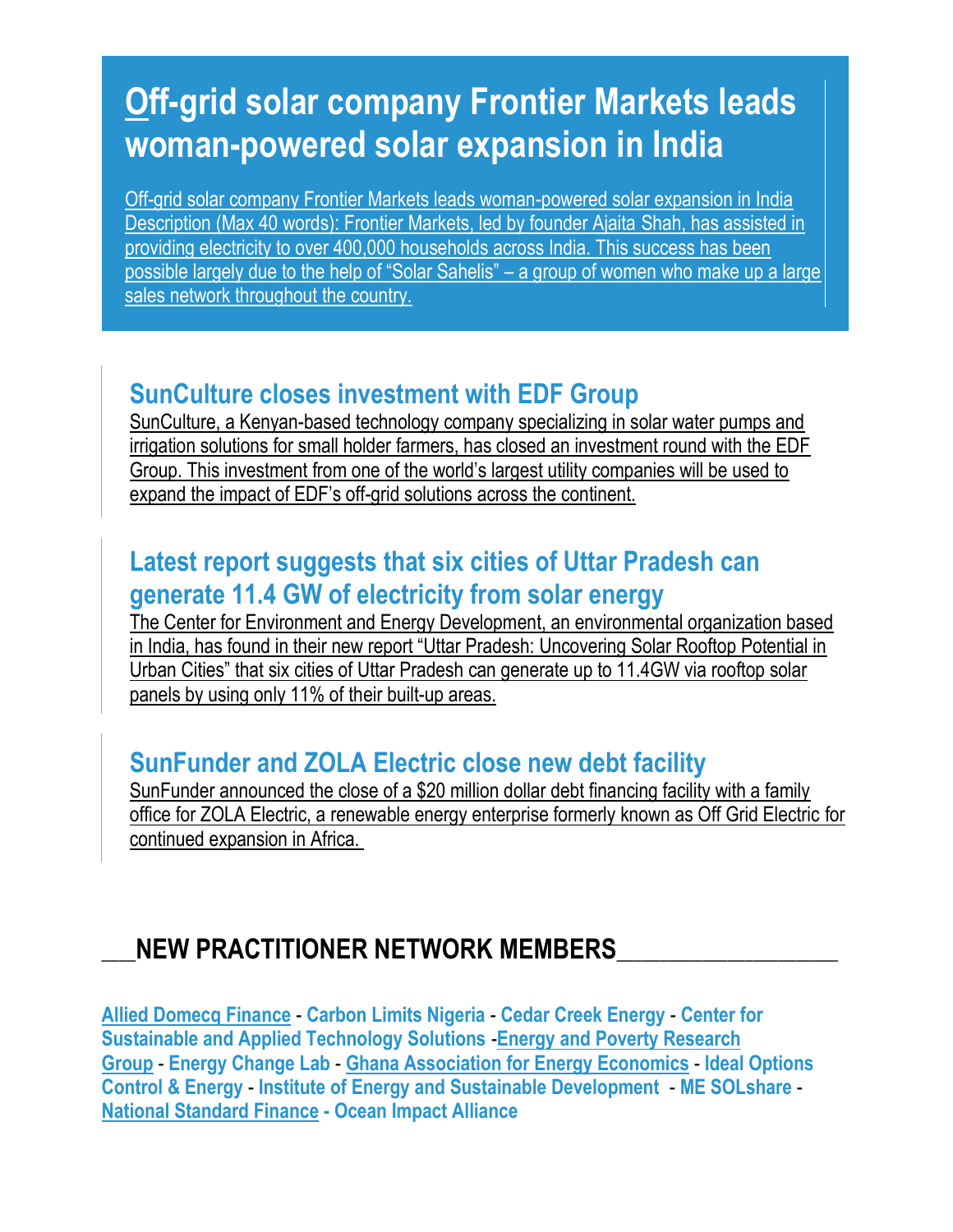## \_\_\_\_**FEATURED RESOURCES** \_\_\_\_\_\_\_\_\_\_\_\_\_\_\_\_\_\_\_\_\_\_\_\_\_\_\_\_\_\_\_\_\_\_\_\_\_\_\_\_\_\_\_\_\_\_\_



#### **[Powering Opportunity: The](https://click.everyaction.com/k/1747329/9257097/-644482674?nvep=ew0KICAiVGVuYW50VXJpIjogIm5ncHZhbjovL3Zhbi9VTkYvVU5GLzEvNjA4MDYiLA0KICAiRGlzdHJpYnV0aW9uVW5pcXVlSWQiOiAiZDUwOWIzYmEtYTc5MS1lODExLTgwYzItMDAwZDNhMTJiYmIxIiwNCiAgIkVtYWlsQWRkcmVzcyI6ICJLZmFybWVyQHVuZm91bmRhdGlvbi5vcmciDQp9&hmac=K2d8-TMaB7KpAvVioDujUSLBDmQxj_6SYgGQ8ZiJjGU=)  [Economic Impact of Off-Grid](https://click.everyaction.com/k/1747329/9257097/-644482674?nvep=ew0KICAiVGVuYW50VXJpIjogIm5ncHZhbjovL3Zhbi9VTkYvVU5GLzEvNjA4MDYiLA0KICAiRGlzdHJpYnV0aW9uVW5pcXVlSWQiOiAiZDUwOWIzYmEtYTc5MS1lODExLTgwYzItMDAwZDNhMTJiYmIxIiwNCiAgIkVtYWlsQWRkcmVzcyI6ICJLZmFybWVyQHVuZm91bmRhdGlvbi5vcmciDQp9&hmac=K2d8-TMaB7KpAvVioDujUSLBDmQxj_6SYgGQ8ZiJjGU=)  [Solar](https://click.everyaction.com/k/1747329/9257097/-644482674?nvep=ew0KICAiVGVuYW50VXJpIjogIm5ncHZhbjovL3Zhbi9VTkYvVU5GLzEvNjA4MDYiLA0KICAiRGlzdHJpYnV0aW9uVW5pcXVlSWQiOiAiZDUwOWIzYmEtYTc5MS1lODExLTgwYzItMDAwZDNhMTJiYmIxIiwNCiAgIkVtYWlsQWRkcmVzcyI6ICJLZmFybWVyQHVuZm91bmRhdGlvbi5vcmciDQp9&hmac=K2d8-TMaB7KpAvVioDujUSLBDmQxj_6SYgGQ8ZiJjGU=)**

[GOGLA's new report examines how solar](https://click.everyaction.com/k/1747330/9257098/-644482674?nvep=ew0KICAiVGVuYW50VXJpIjogIm5ncHZhbjovL3Zhbi9VTkYvVU5GLzEvNjA4MDYiLA0KICAiRGlzdHJpYnV0aW9uVW5pcXVlSWQiOiAiZDUwOWIzYmEtYTc5MS1lODExLTgwYzItMDAwZDNhMTJiYmIxIiwNCiAgIkVtYWlsQWRkcmVzcyI6ICJLZmFybWVyQHVuZm91bmRhdGlvbi5vcmciDQp9&hmac=K2d8-TMaB7KpAvVioDujUSLBDmQxj_6SYgGQ8ZiJjGU=)  [home systems can unlock gains to welfare,](https://click.everyaction.com/k/1747330/9257098/-644482674?nvep=ew0KICAiVGVuYW50VXJpIjogIm5ncHZhbjovL3Zhbi9VTkYvVU5GLzEvNjA4MDYiLA0KICAiRGlzdHJpYnV0aW9uVW5pcXVlSWQiOiAiZDUwOWIzYmEtYTc5MS1lODExLTgwYzItMDAwZDNhMTJiYmIxIiwNCiAgIkVtYWlsQWRkcmVzcyI6ICJLZmFybWVyQHVuZm91bmRhdGlvbi5vcmciDQp9&hmac=K2d8-TMaB7KpAvVioDujUSLBDmQxj_6SYgGQ8ZiJjGU=)  [productivity, and income generation across](https://click.everyaction.com/k/1747330/9257098/-644482674?nvep=ew0KICAiVGVuYW50VXJpIjogIm5ncHZhbjovL3Zhbi9VTkYvVU5GLzEvNjA4MDYiLA0KICAiRGlzdHJpYnV0aW9uVW5pcXVlSWQiOiAiZDUwOWIzYmEtYTc5MS1lODExLTgwYzItMDAwZDNhMTJiYmIxIiwNCiAgIkVtYWlsQWRkcmVzcyI6ICJLZmFybWVyQHVuZm91bmRhdGlvbi5vcmciDQp9&hmac=K2d8-TMaB7KpAvVioDujUSLBDmQxj_6SYgGQ8ZiJjGU=)  [Africa and Asia.](https://click.everyaction.com/k/1747330/9257098/-644482674?nvep=ew0KICAiVGVuYW50VXJpIjogIm5ncHZhbjovL3Zhbi9VTkYvVU5GLzEvNjA4MDYiLA0KICAiRGlzdHJpYnV0aW9uVW5pcXVlSWQiOiAiZDUwOWIzYmEtYTc5MS1lODExLTgwYzItMDAwZDNhMTJiYmIxIiwNCiAgIkVtYWlsQWRkcmVzcyI6ICJLZmFybWVyQHVuZm91bmRhdGlvbi5vcmciDQp9&hmac=K2d8-TMaB7KpAvVioDujUSLBDmQxj_6SYgGQ8ZiJjGU=) 

**[READ MORE](https://click.everyaction.com/k/1747331/9257099/-644482674?nvep=ew0KICAiVGVuYW50VXJpIjogIm5ncHZhbjovL3Zhbi9VTkYvVU5GLzEvNjA4MDYiLA0KICAiRGlzdHJpYnV0aW9uVW5pcXVlSWQiOiAiZDUwOWIzYmEtYTc5MS1lODExLTgwYzItMDAwZDNhMTJiYmIxIiwNCiAgIkVtYWlsQWRkcmVzcyI6ICJLZmFybWVyQHVuZm91bmRhdGlvbi5vcmciDQp9&hmac=K2d8-TMaB7KpAvVioDujUSLBDmQxj_6SYgGQ8ZiJjGU=)**

### FROM THE NETWORK

#### **Update on Practitioner Network Activities**

[Pr](https://click.everyaction.com/k/1747332/9257100/1031729601?nvep=ew0KICAiVGVuYW50VXJpIjogIm5ncHZhbjovL3Zhbi9VTkYvVU5GLzEvNjA4MDYiLA0KICAiRGlzdHJpYnV0aW9uVW5pcXVlSWQiOiAiZDUwOWIzYmEtYTc5MS1lODExLTgwYzItMDAwZDNhMTJiYmIxIiwNCiAgIkVtYWlsQWRkcmVzcyI6ICJLZmFybWVyQHVuZm91bmRhdGlvbi5vcmciDQp9&hmac=K2d8-TMaB7KpAvVioDujUSLBDmQxj_6SYgGQ8ZiJjGU=)actitioner Network Manager Ruchi Soni gives a recap of the UN High-Level Political Forum, the Ashden Awards, and the Global Plan of Action for Sustainable Energy Solutions in Situations of Displacement.

#### **[READ MORE](https://click.everyaction.com/k/1747333/9257101/1031729601?nvep=ew0KICAiVGVuYW50VXJpIjogIm5ncHZhbjovL3Zhbi9VTkYvVU5GLzEvNjA4MDYiLA0KICAiRGlzdHJpYnV0aW9uVW5pcXVlSWQiOiAiZDUwOWIzYmEtYTc5MS1lODExLTgwYzItMDAwZDNhMTJiYmIxIiwNCiAgIkVtYWlsQWRkcmVzcyI6ICJLZmFybWVyQHVuZm91bmRhdGlvbi5vcmciDQp9&hmac=K2d8-TMaB7KpAvVioDujUSLBDmQxj_6SYgGQ8ZiJjGU=)**